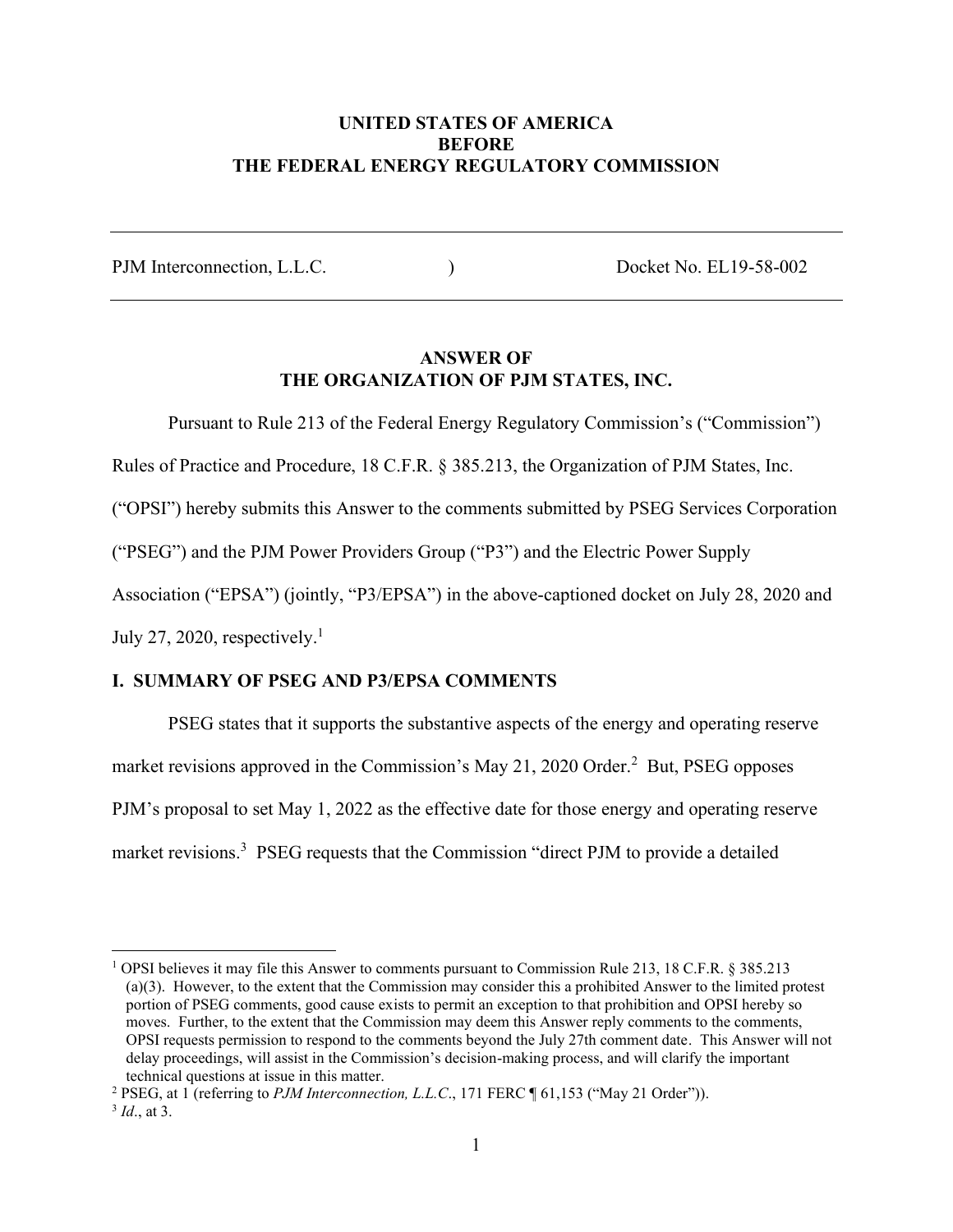timeline on each of the proposed reforms approved in the May 2020 Order and proposed in the Compliance Filing, including a reasonable implementation date for each."<sup>4</sup>

P3/EPSA urge the Commission to accept PJM's compliance filing,<sup>5</sup> but take issue with the implementation date of May 1, 2022 for the energy and operating reserve market revisions approved by the Commission in its May 21 Order.<sup>6</sup> Specifically, P3/EPSA argue that the Commission should require PJM to implement the changes proposed in PJM's compliance filing on May 21, 2021, or, at latest, on October 15, 2021.<sup>7</sup> If the Commission does not reject PJM's implementation schedule, P3/EPSA urges the Commission to, at a bare minimum, impose a reporting obligation upon PJM to explain the status of its software implementation efforts by May 21, 2021. If, at that time, PJM still proposes to delay implementation until May 1, 2022, P3/EPSA proposes it should be required to explain why.<sup>8</sup>

#### **II. OPSI POSITION AND RECOMMENDATION**

OPSI recommends that the Commission reject both PSEG and P3/EPSA's requests regarding the effective date for the Commission-approved energy and operating reserve market changes and approve PJM's proposed May 1, 2022 effective date.<sup>9</sup>

OPSI has consistently expressed concern regarding unjust and unreasonable double recovery of revenue as it relates to changes in the capacity and energy markets.<sup>10</sup> In its June 23, 2020 letter to PJM President and CEO, Manu Asthana, OPSI recommended selection of June 1,

 $4$  *Id.*, at 6.

<sup>5</sup> *PJM Interconnection, L.L.C.,* Docket Nos. EL19-58-002; ER19-1486-00 Compliance Filing, dated July 6, 2020 ("PJM Compliance Filing").

<sup>6</sup> P3/EPSA, at 5.

<sup>7</sup> *Id.*, at 8.

<sup>8</sup> *Id.*

<sup>9</sup> In the event the Commission does not further consider the May 21 Order. *See Notice of Denial of Rehearings by Operation of Law and Providing for Further Consideration*, 172 FERC ¶ 62,029 (July 20, 2020).

<sup>&</sup>lt;sup>10</sup> See OPSI's May 15, 2019 Comments and July 12, 2019 Answer in this proceeding where OPSI focused exclusively on this issue.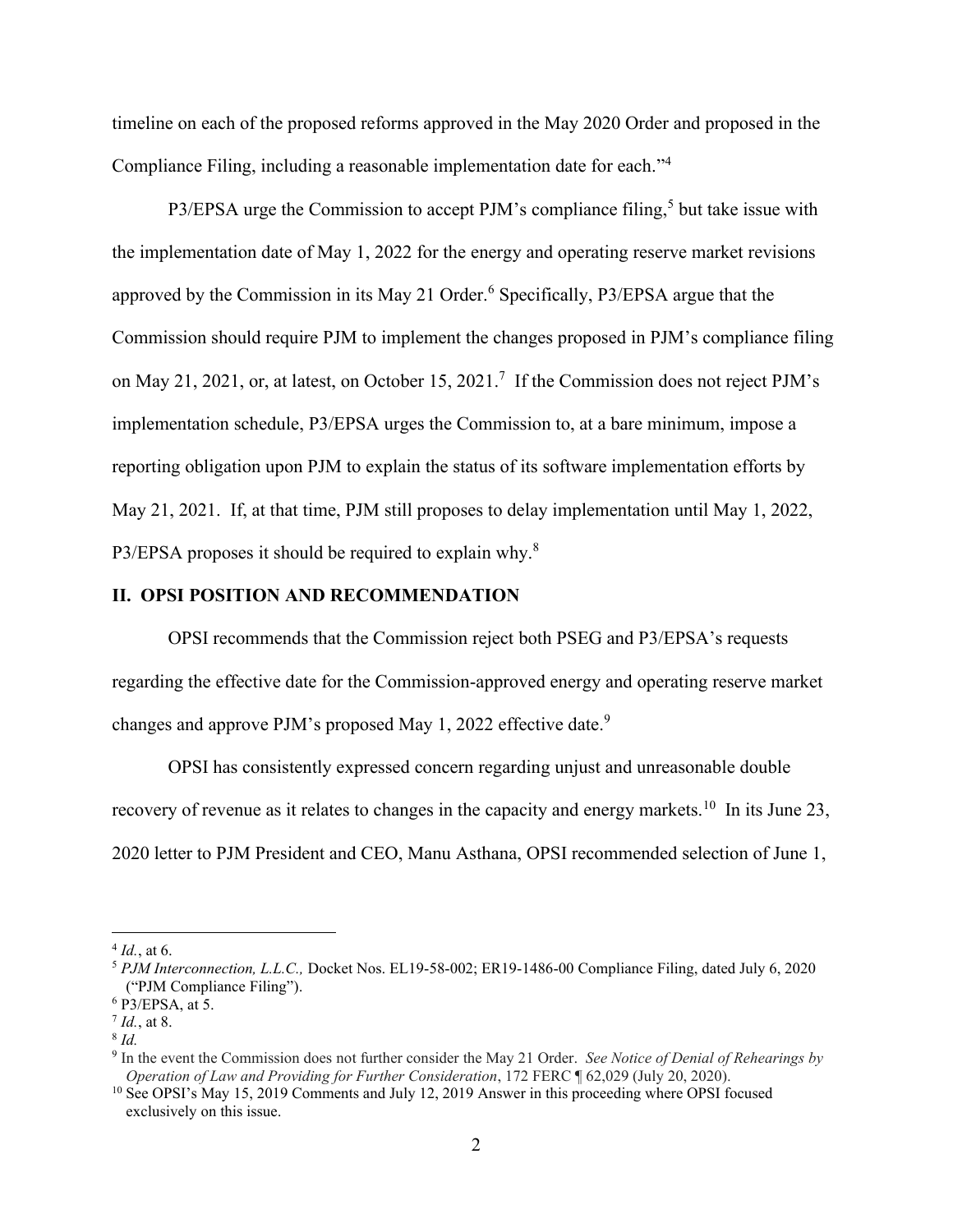2022 as the effective date of the energy and operating reserve market changes for precisely this reason.<sup>11</sup> OPSI's position, consistent with the Commission's direction in its May 21 Order,<sup>12</sup> would harmonize the energy and operating reserve market changes with PJM's capacity construct with a June 1, 2022 implementation date of a forward looking E&AS offset.

In its July 6, 2020, compliance filing, PJM requested that the Commission establish May 1, 2022 as the effective date for the energy and operating reserve market revisions.<sup>13</sup> Although PJM's proposed effective date is one month shy of OPSI's recommended date, PJM's proposal reasonably achieves the harmonization required by the Commission<sup>14</sup> and ignored by PSEG and P3/EPSA.

The Commission found in its May 21 Order that PJM's proposed changes to the energy and operating reserve market will "fundamentally change[] the design of the PJM reserve market in a way that will impact the amount of reserves procured, the price paid for those reserves, related energy prices, and energy and ancillary services revenues received by resources participating in those markets."<sup>15</sup> The Commission stated clearly, "We find, pursuant to section 206 of the FPA, that the reserve market changes implemented herein have rendered PJM's methodology for calculating the E&AS Offset used in its capacity market unjust and unreasonable."<sup>16</sup> In short, the implementation of those energy and operating reserve market changes will render locked-in capacity auction prices based on the historical approach to the E&AS offset calculation unjust and unreasonable, beginning on the effective date of those energy and operating reserve market changes.

<sup>11</sup> *See* OPSI letter to PJM President and CEO, Manu Asthana (June 23, 2020).

 $12$  May 21 Order, at P 2.

<sup>13</sup> PJM Compliance Filing, at 14.

<sup>14</sup> *See infra*, Section III.

<sup>&</sup>lt;sup>15</sup> May 21 Order, at P 310 (emphasis added).

<sup>16</sup> *Id.*, at P 308 (emphasis added).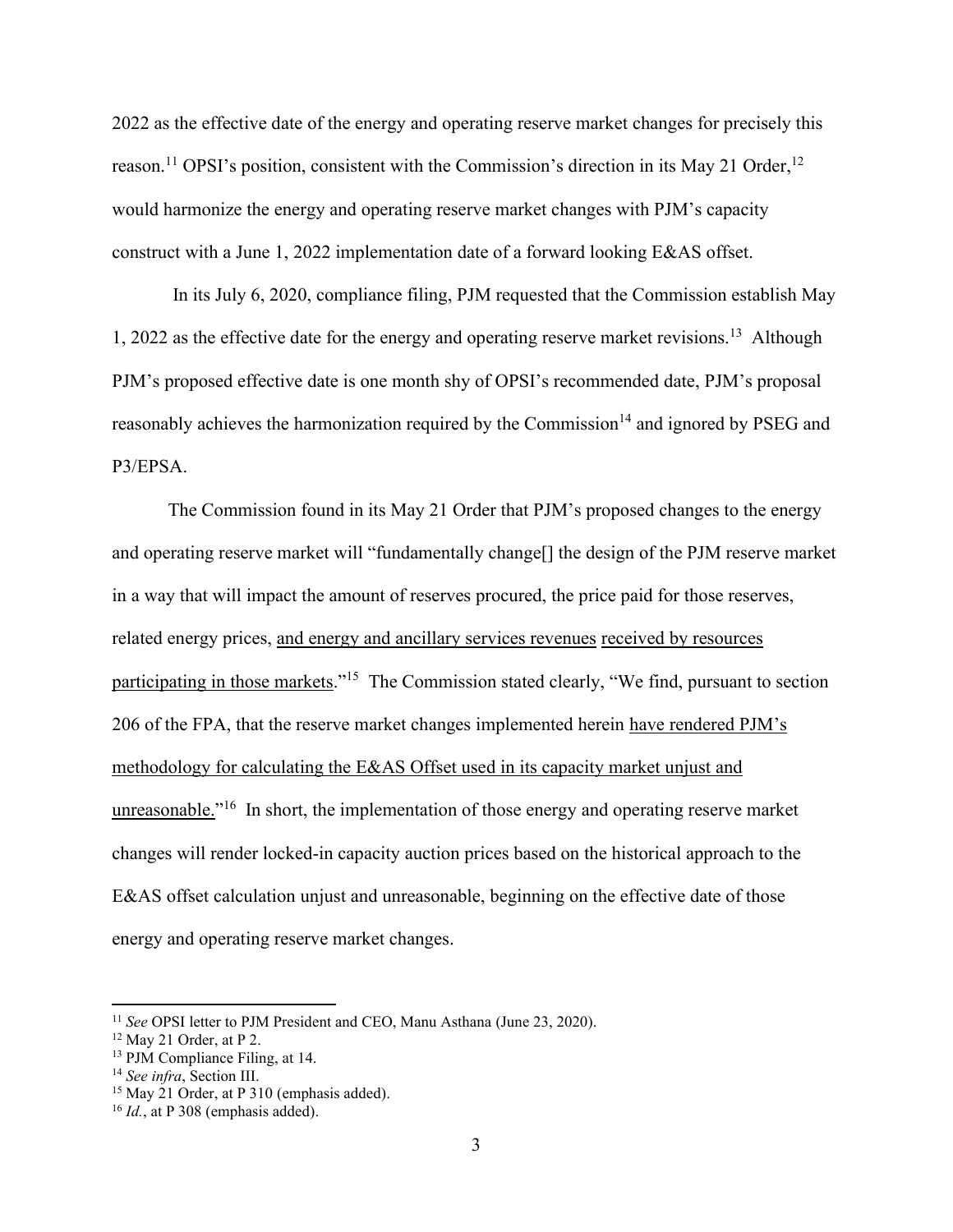Any effective date for the energy and operating reserve market changes prior to June 1, 2022 will result in greater E&AS revenue than had been included in the establishment of capacity auction prices, effectively creating an unjust and unreasonable double recovery of the increased shortage revenue that the energy and operating reserve market changes are designed to produce. The base residual auction for all delivery periods prior to June 1, 2022 has already been held and a base residual auction clearing price for those delivery periods has already been established. The capacity auction is designed to produce, for the marginal unit that clears the auction, revenue in an amount that, when added to that unit's net energy and ancillary services revenue,  $17$  is equal to the revenue needed to maintain that unit in the market or induce its entry when needed. If that marginal unit, and all inframarginal units, subsequently obtain increased revenue from PJM's energy and operating reserve market changes that had not been part of the E&AS offset calculation, they will be obtaining a double payment for the resource adequacy (shortage prevention) insurance attributes that they provide. Stated otherwise, if PJM's energy and operating reserve market changes are implemented prior to June 1, 2022, electricity consumers will be forced to pay double (once through the already-established capacity clearing price and once through the energy and operating reserve market revisions) for the resource adequacy attributes that the established capacity auction clearing price for those delivery years was designed to produce.

### **III. PSEG AND P3/EPSA's RECOMMENDATIONS SHOULD BE REJECTED**

PSEG and P3/EPSA acknowledge that the Commission directed PJM to propose an effective date that will both "allow it sufficient time to implement the revisions directed herein,

<sup>&</sup>lt;sup>17</sup> Operating reserve revenue is a large part of ancillary services revenue.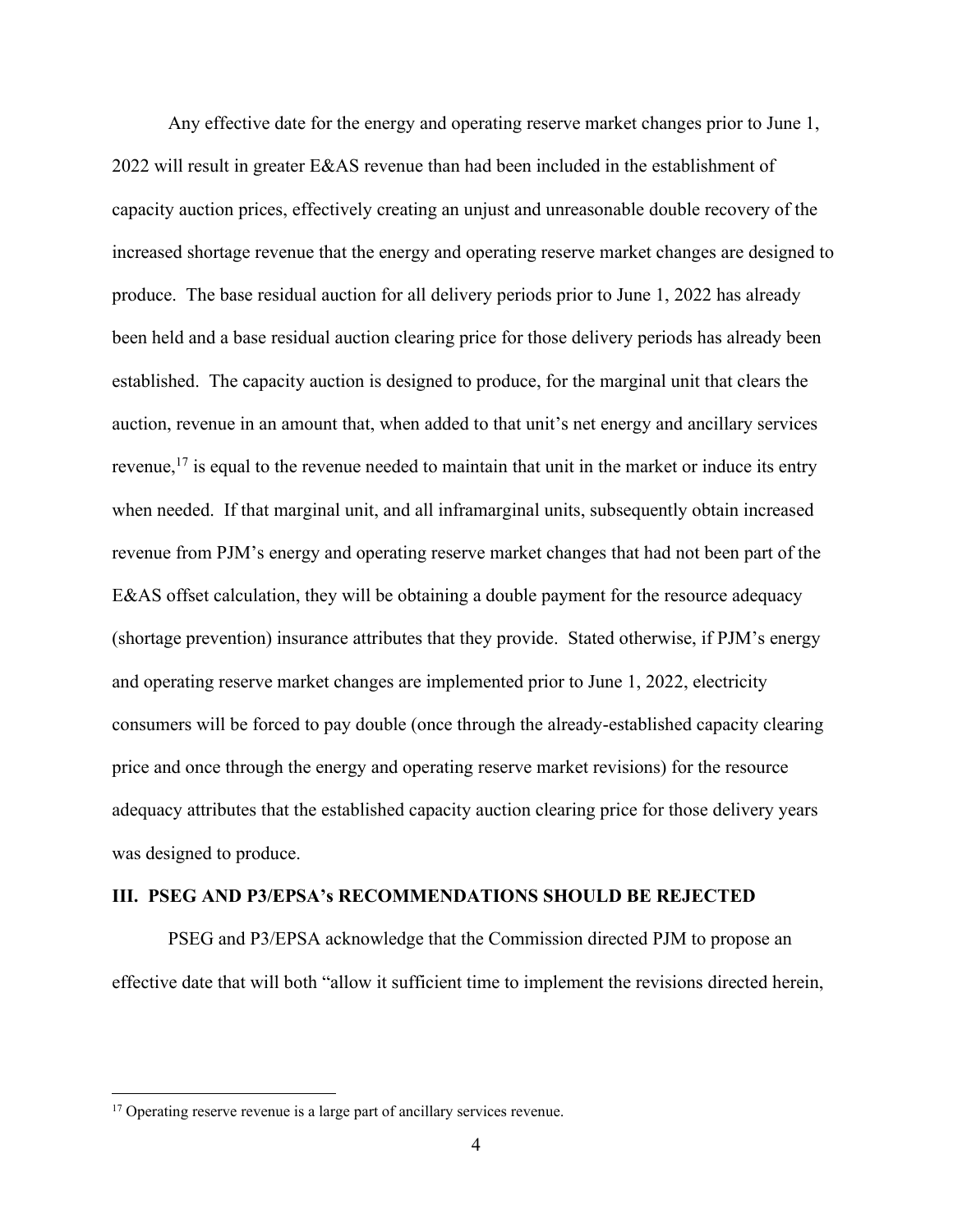including any necessary software changes,"<sup>18</sup> and "appropriately harmonize<sup>[]</sup> the revisions here with ongoing revisions in the other [Minimum Offer Price Rule] proceeding."<sup>19</sup>

Yet, both PSEG and P3/EPSA: (1) dismiss PJM's determination of how much time will be needed before implementation, urging the Commission to replace PJM's judgment with theirs; and (2) ignore the Commission's harmonization directive, while focusing only on minimizing any auction delays. Both PSEG and P3/EPSA ignore, or largely ignore, the Commission's ruling that "the reserve market changes implemented herein have rendered PJM's methodology for calculating the E&AS Offset used in its capacity market unjust and unreasonable."20 Both PSEG and P3/EPSA focus on the Commission's finding that "PJM's existing reserve market design is unjust and unreasonable."<sup>21</sup> The Commission directed PJM to propose an effective date for the approved energy and operating reserve market revisions that harmonizes these two Commission findings: (1) that PJM's existing reserve market design is unjust and unreasonable; and (2) that implementation of the approved energy and operating reserve market revisions will immediately upon their effectiveness render the historical E&AS offset mechanism (used in the positioning of the capacity auction variable resource requirement curve) unjust and unreasonable.

PSEG and P3/EPSA's positions should not come as a surprise though, given that they or their members stand to profit from such unjust and unreasonable double recovery should the forward-looking E&AS offset be implemented prior to June 1, 2022. For instance, P3 notes that its members own a combined "67,000 megawatts of generation assets . . . in the PJM region,"

<sup>&</sup>lt;sup>18</sup> PSEG, at 3; P3/EPSA, at 4 (both quoting or citing the May 21 Order, at P 2).<br><sup>19</sup> *Id*. <sup>20</sup> May 21 Order, at P 308, (emphasis added).

<sup>21</sup> *Id*., at P 22.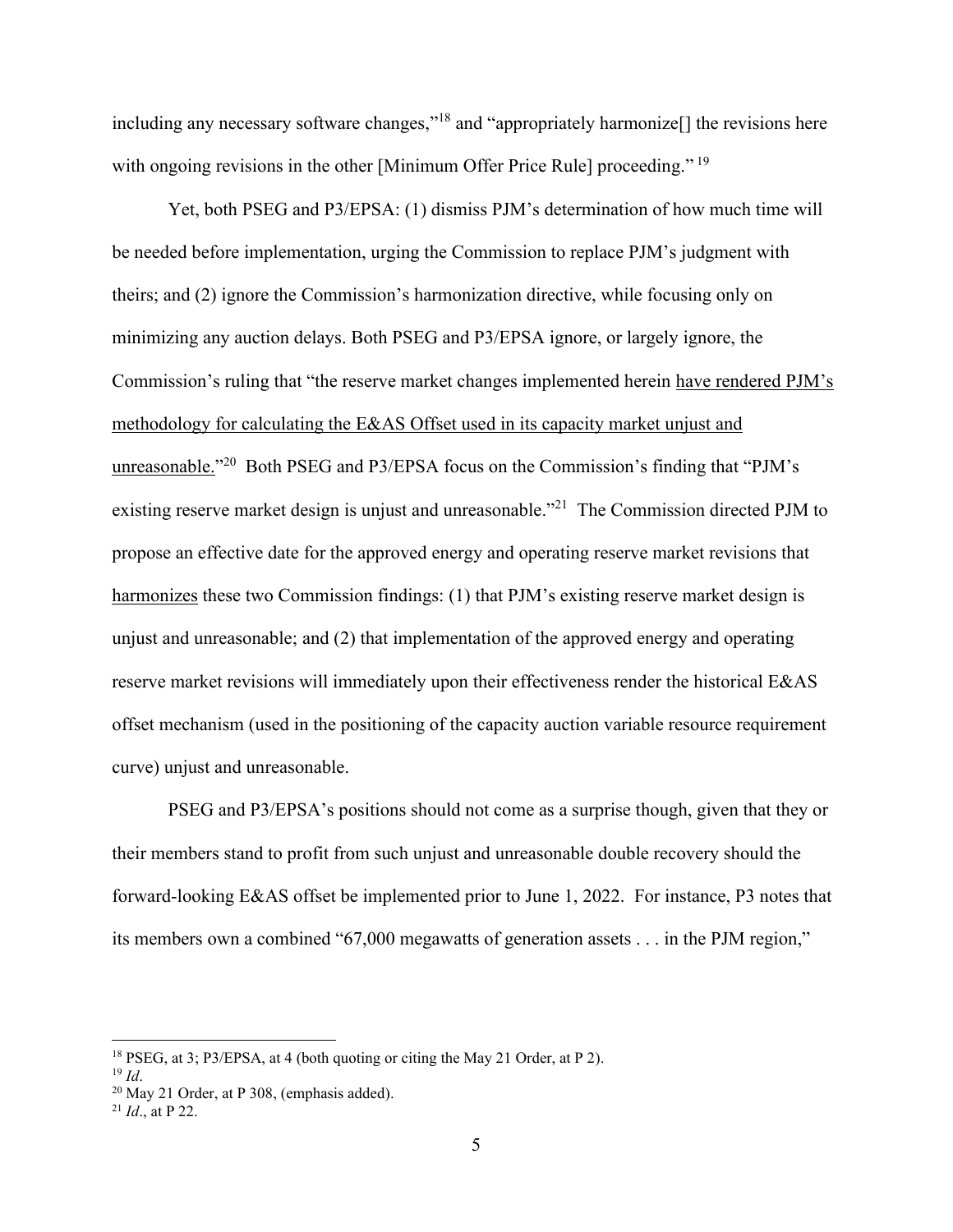and EPSA notes it "is the national trade association representing competitive power suppliers in the U.S. $"^{22}$ 

Although OPSI would have preferred that PJM select June 1, 2022 as the effective date for the new energy and operating reserve market changes in order to minimize customers unnecessarily paying more, PJM's selection of May 1, 2022 reasonably achieves the desired harmonization.<sup>23</sup> Selection of that date accounts both for the time PJM will need to properly implement the Commission-approved energy and operating reserve market revisions, as well as the importance of minimizing the period of time for which double recovery of shortage revenue will occur.

June 1, 2022 is the earliest date that the impacts of a forward-looking E&AS offset can be reflected in customers' capacity charges and the associated revenues paid to resources that will take on a capacity obligation in the base residual auction for the delivery year that starts on that date. To be clear, there is no earlier date that a forward-looking E&AS offset can be reflected in capacity charges/revenues without re-running an already-held base residual auction (a solution which the Commission has rejected).<sup>24</sup> Assuming PJM implements a forward-looking E&AS offset mechanism in the auction parameters for the delivery year beginning June 1, 2022, implementing the energy and operating reserve market revisions any time prior to that date will result in the excess recovery or effective double recovery of shortage revenue. While PSEG and P3/EPSA ignore this reality, PJM must factor this double recovery consideration into its harmonization balance. Citing practical operational concerns about initial implementation in a

 $22$  P3/EPSA, at 1.

<sup>&</sup>lt;sup>23</sup> OPSI believes that in the context of the Commission's May 21 Order and the interrelationship between capacity auction pricing and the E&AS offset, harmonize means coordination, or simultaneous implementation.

<sup>24</sup> May 21 Order, at P 322.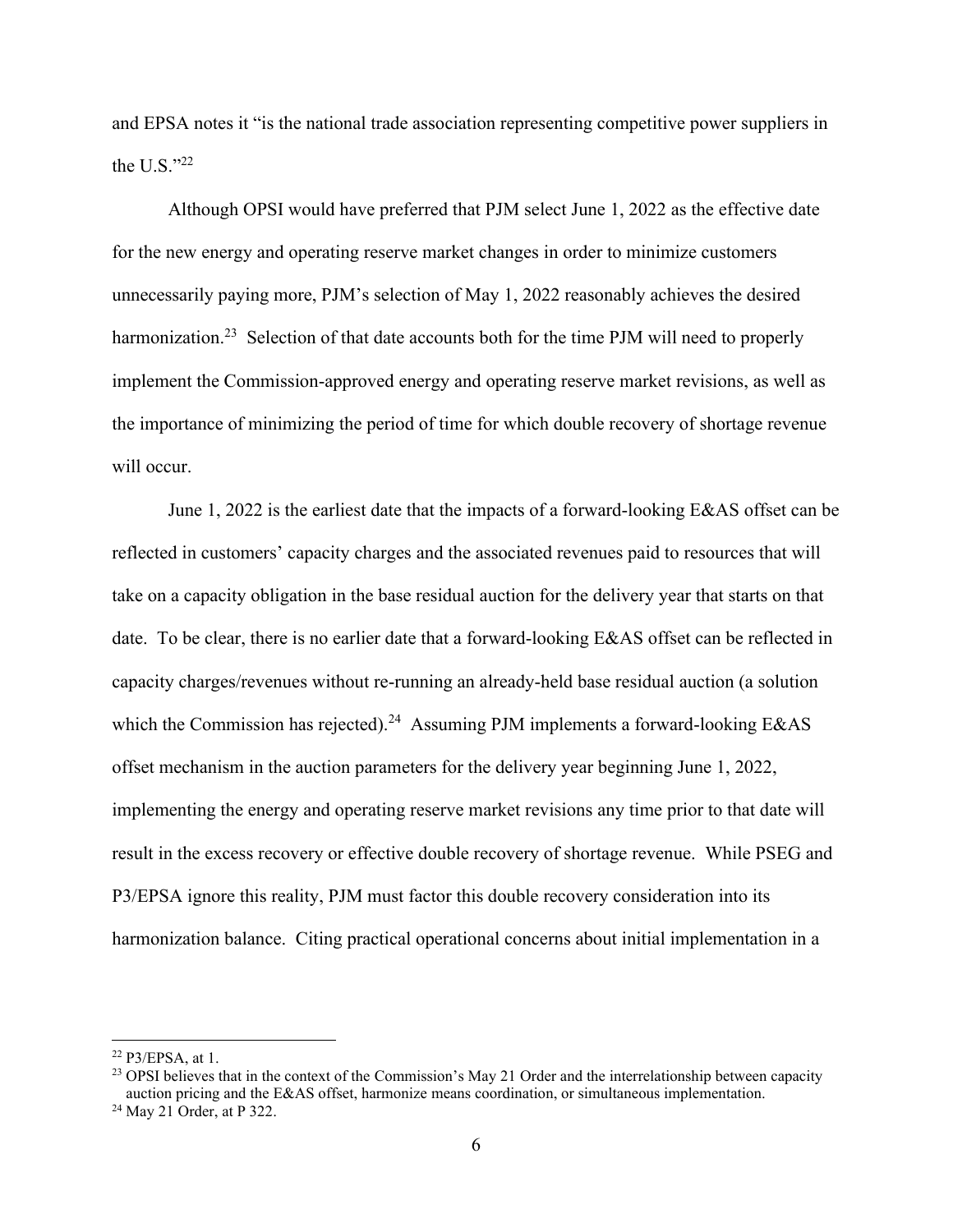peak period like June 1, 2022,<sup>25</sup> PJM's proposed May 1, 2022 effective date limits the double recovery period to one month.

If the Commission entertains PSEG and P3/EPSA's desires for an effective date earlier than May 1, 2022, then the Commission would also, to avoid unjust and unreasonable double recovery, need to adjust the capacity revenue already committed for the 2021/2022 delivery year, and possibly, depending on the effective date chosen, the 2020/2021 delivery year. Since devising such an adjustment solution could be complex and controversial, and, in any event, is unnecessary if the Commission approves PJM's proposed May 1, 2022 effective date, approving the May 1, 2022 effective date would be the better course of action.

## **IV. CONCLUSION**

Wherefore, OPSI recommends that the Commission reject PSEG and P3/EPSA's requests regarding the effective date for the Commission-approved energy and operating reserve market revisions and approve PJM's proposed May 1, 2022 effective date.<sup>26</sup>

Respectfully Submitted,

/s/ Gregory V. Carmean

Executive Director Organization of PJM States, Inc. 700 Barksdale Road, – Suite 1 Newark, DE 19711 Tel 302-266-0914 Email: greg@opsi.us Dated: August 10, 2020

<sup>25</sup> PJM Compliance Filing, at 14-15.

<sup>&</sup>lt;sup>26</sup> These comments were approved unanimously by the OPSI Board of Directors on August 10, 2020.